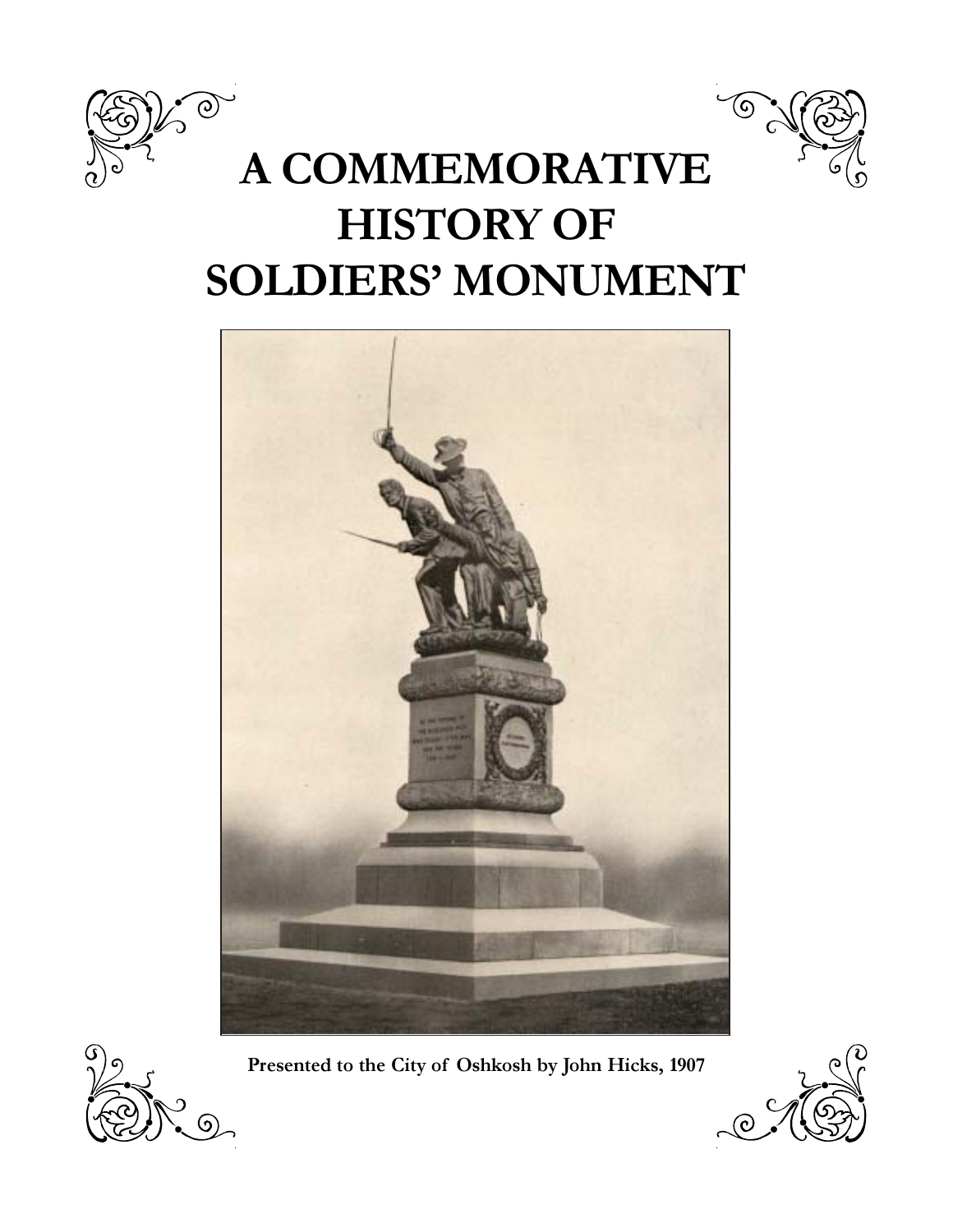## A COMMEMORATIVE HISTORY OF SOLDIERS' MONUMENT

To the Memory of the Wisconsin Men Who Fought in the War for the Union, 1861-1865.

#### Atlanta Gettysburg Bull Run Pittsburg Landing

Presented to the City of Oshkosh by John Hicks, 1907

#### RESTORATION PROJECT 2000-2002 Funded by Conservation Treatment Award from Save Outdoor Sculpture! (SOS!) A joint project of Heritage Preservation and Smithsonian American Art Museum. Made possible with generous support of Target Stores and the National Endowment for the Arts

The Hicks Trust Fund

Special Gift of Ameritech Wisconsin Chapter 4 Telephone Pioneers of America

And the contributions of the following donors

Sons of Union Veterans of the Civil War American Legion Auxiliary Old Abe Camp #8 Cook-Fuller Unit #70

Dona Rager Richard and Marilyn Haberkorn

Winnebago Detachment Mr. and Mrs. Richard Mohr Marine Corps League

Mr. and Mrs. Stanley Yttre Clinton Lyons

March 2003

Written by Joan Mueller, Assistant Director, Oshkosh Public Library with the research assistance of Michael Wertel, Oshkosh, Member Sons of Union Veterans of the Civil War SUVCW, Old Abe Camp #8. Printed by Winnefox Library System.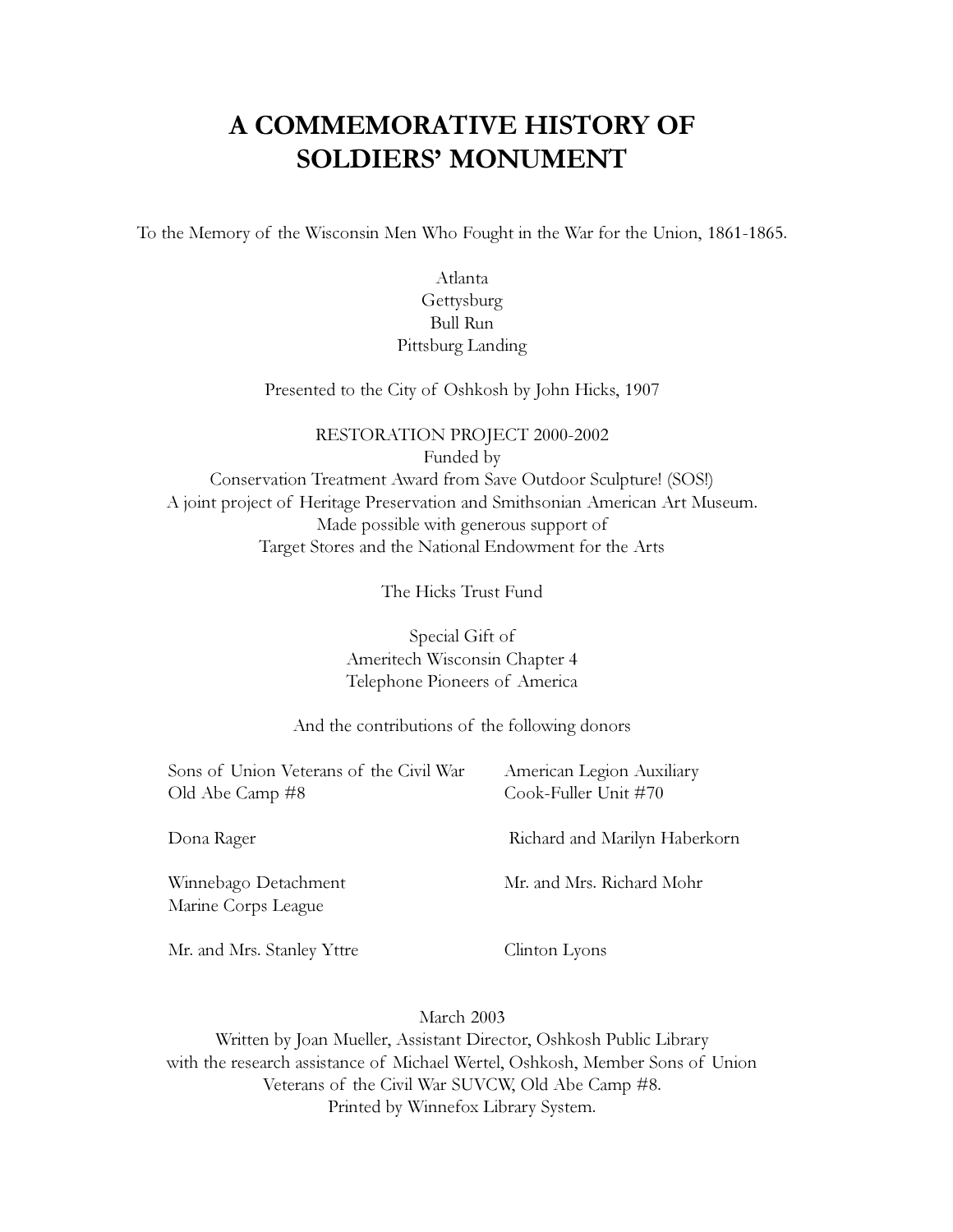#### **HISTORY**

In March 1906 an anonymous philanthropist offered to present a Civil War monument to the city of Oshkosh. A monument committee of Judge George W. Burnell, Adjt. General Charles R. Boardman of the Wisconsin National Guard, and J. Howard Jenkins led the effort to secure a site and City approval. By ordinance of April 10, 1906 the Common Council agreed to the placement of the monument in Opera House Square and "upon completion of the said monument the said city of Oshkosh shall properly care for and preserve the same." It was signed by Mayor Banderob on April 12, 1906. Burnell, Jenkins and Banderob were all veterans of the Civil War.

On June 30, 1906 John Hicks, U.S. Minister to Chile, was revealed as the donor of the monument in Oshkosh's Daily Northwestern. Soldiers' Monument was the first of ten bronze outdoor sculptures he would give to Oshkosh before his death in 1917. It was the first outdoor public sculpture in Oshkosh apart from cemetery monuments. Soldiers' Monument marked the beginning of the relationship between Gaetano Trentanove, its sculptor, and Hicks, who would commission three more large bronze monuments from Trentanove and several busts. The Hicks Collection of bronze statues and busts in Oshkosh may be the largest such collection given by a single donor to one city.

#### JOHN HICKS

John Hicks, 1847-1917, was owner and publisher of the Oshkosh's *Daily Northwestern* newspaper and owner of Hicks Printing Company. Active in Republican politics, Hicks served as U.S. Minister to Peru from 1889 to1893. In 1905 he was appointed ambassador to Chile. His travels in South America and Europe inspired an interest in civic beautification.

A member of the board of the Oshkosh Public Library from its establishment in 1895, he took an active interest in plans for the new library building in 1899. He was one of the subscribers to the fund that commissioned busts of library benefactors Marshall Harris and Senator Philetus Sawyer from sculptor Preston Powers. He donated marble busts of George Washington by Hiram Powers and Benjamin Franklin, by Preston Powers, to the library in 1902. The Washington bust remains at the library; the Franklin bust is at the Oshkosh Public Museum, transferred there when the museum separated from the library in 1924.

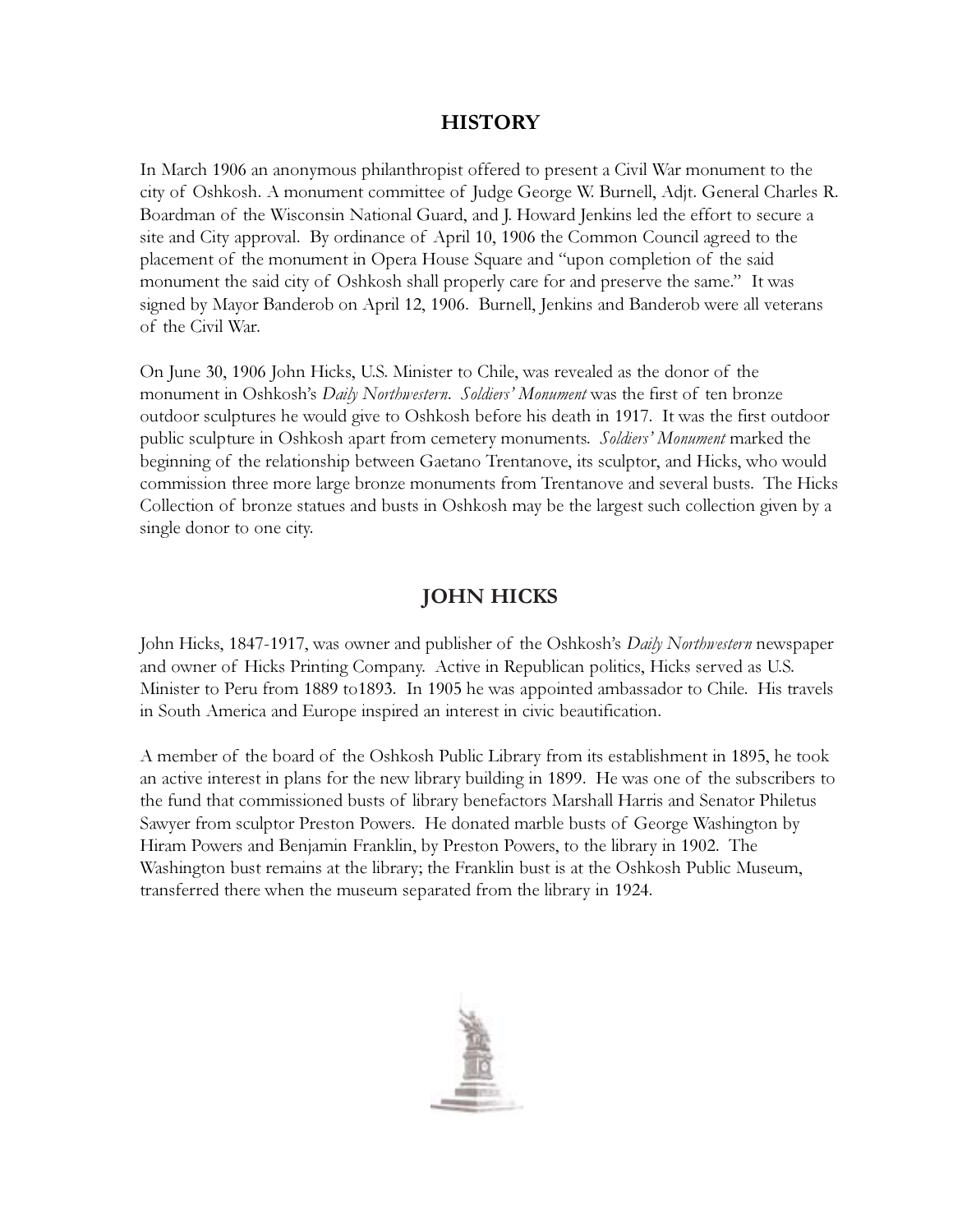Hicks' first individually commissioned project was Soldiers' Monument. It was given in memory of Hicks' father John, a member of Company E of the 32nd Wisconsin Infantry. The elder Hicks was killed February 9, 1865 in a skirmish at Binnaker's Bridge on the South Edisto River, South Carolina.

Hicks also commissioned his next original work from Trentanove. The bronze statue of Chief Oshkosh, the Menominee leader for whom the city is named, dates from 1911. He turned to Trentanove again for a pair of stalking bronze lions placed at the entrance to the Oshkosh Public Library in 1912. The grateful Trentanove sculpted a marble bust of Hicks presented to the library in 1912.

Hicks gave the city a bronze replica of Jean Houdon's statue of George Washington. He commissioned a bronze statue of Carl Schurz by Karl Bitter of New York, and acquired the Lincoln, Washington, Jefferson, Franklin and Longfellow busts that graced the Oshkosh public schools bearing their names. The bronze bust of Theodore Roosevelt now at the Oshkosh Public Museum was given to the library in 1910.

When the foresighted Hicks died in 1917, he left a trust fund of \$25,000 for "the purchase and erection of statues, busts and monuments in the parks and streets of the City of Oshkosh, and the repair of such as are now in existence or may hereafter be erected" and for "the purchase of books, pictures, maps, drawings and works of art to be placed in the High School and ward schools of the City of Oshkosh. This is not to include apparatus of any kind, or equipment for sports or amusements." The fund was to be managed by and under the control of the Board of Directors of the Oshkosh Public Library. The Library Board continues to carry that responsibility.

#### GAETANO TRENTANOVE

The sculptor Gaetano Trentanove was born on February 21, 1858 in Florence, Italy, the son of a goldsmith. He studied at Florence and Rome and became a member of the fine arts academies of Florence and Parma. According to the *Daily Northwestern* of July 8, 1907, it was through friendships made in Paris that Trentanove came to open a studio in Milwaukee, Wisconsin. He became an American citizen and spent much of his life in Milwaukee while spending part of every year at the studio he maintained in Florence.

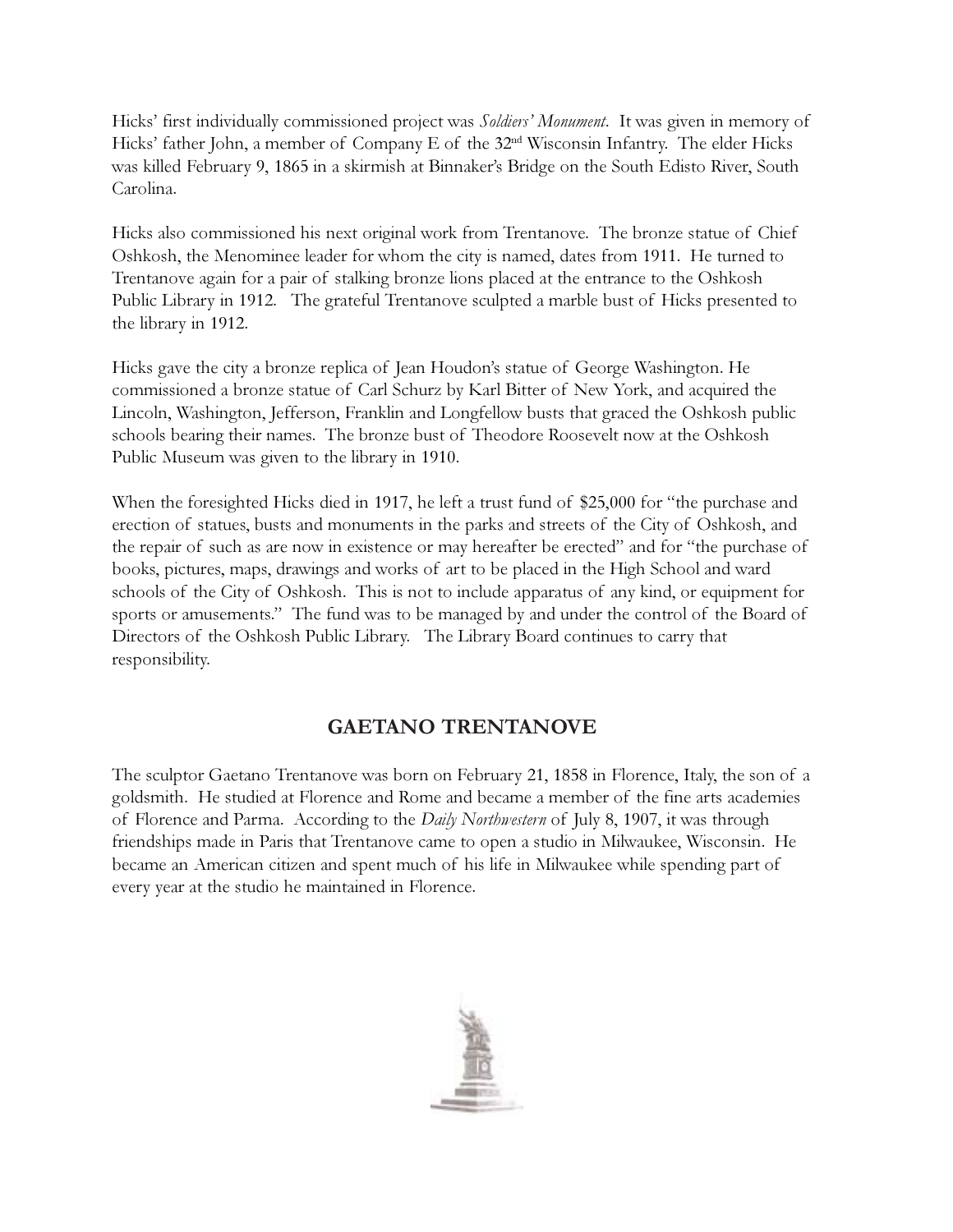His American work included *The Last of the Spartans*, which was exhibited in Chicago at the World's Columbian Exposition in 1893 and was purchased for the Layton Art Gallery. It is now in the collection of the Milwaukee Art Museum. In 1894 Trentanove was given the commission for a marble statue of Father Jacques Marquette to be placed in Statuary Hall in the United States Capitol as a representative of the State of Wisconsin. His Tadeusz Kosciuszko in Milwaukee, an equestrian bronze, dates from 1905. At the same time as *Soldiers' Monument* was being erected in Oshkosh, his sculpture of Governor Nelson Dewey was being placed in Lancaster, Wisconsin and a monument to President McKinley erected at Somerville, New Jersey. The Inventory of American Sculpture lists 16 pieces, four in the East and the remainder in the Midwest.

In 1897 Trentanove was created a knight of the Crown of Italy. He retired to Italy where he died on March 13, 1937.

#### WISCONSIN IN THE CIVIL WAR

After the attack on Fort Sumter in April 1861, President Lincoln called for regiments of state militia to serve for 90 days to quell the insurrection. Wisconsin volunteers quickly formed the  $1<sup>st</sup>$ Regiment from the state. The  $2<sup>nd</sup>$  Regiment, which included Company E Oshkosh Volunteers formed under Gabriel Bouck, was the first regiment enlisted for three years to reach the threatened capital of Washington, D.C.

Wisconsin troops would serve in all theaters of the war. The famed Iron Brigade, given its name after the Battle of Antietam, was made up of the  $2<sup>nd</sup>$ ,  $6<sup>th</sup>$ , and  $7<sup>th</sup>$  Wisconsin Regiments and the  $19<sup>th</sup>$  Indiana and fought in the key battles in the East. Six Wisconsin regiments fought at Gettysburg. Wisconsin regiments fought under Grant at Vicksburg, the culmination of the effort to regain the Mississippi River Valley, and under Sherman in the battles leading to the capture Atlanta, in the March to the Sea, and in the Campaign for the Carolinas. Others served in the trans-Mississippi western territories.

The 32nd Wisconsin was formed in the fall of 1862. Company D was recruited in Oshkosh. John Hicks' father was a member of Company E. Of that regiment, which until Sherman's campaign began in May 1864 had seen little action, 17 soldiers were killed in action, 10 died of wounds and 243 died of disease, one of them at training camp, Camp Bragg, in Oshkosh.

According to historian James Metz, "Oshkosh furnished considerably above 1,000 men – probably 1,200 or more – to the war." Nine infantry companies (100 men each) and one cavalry company were raised in Oshkosh or the immediately surrounding rural areas. Omro, Neenah

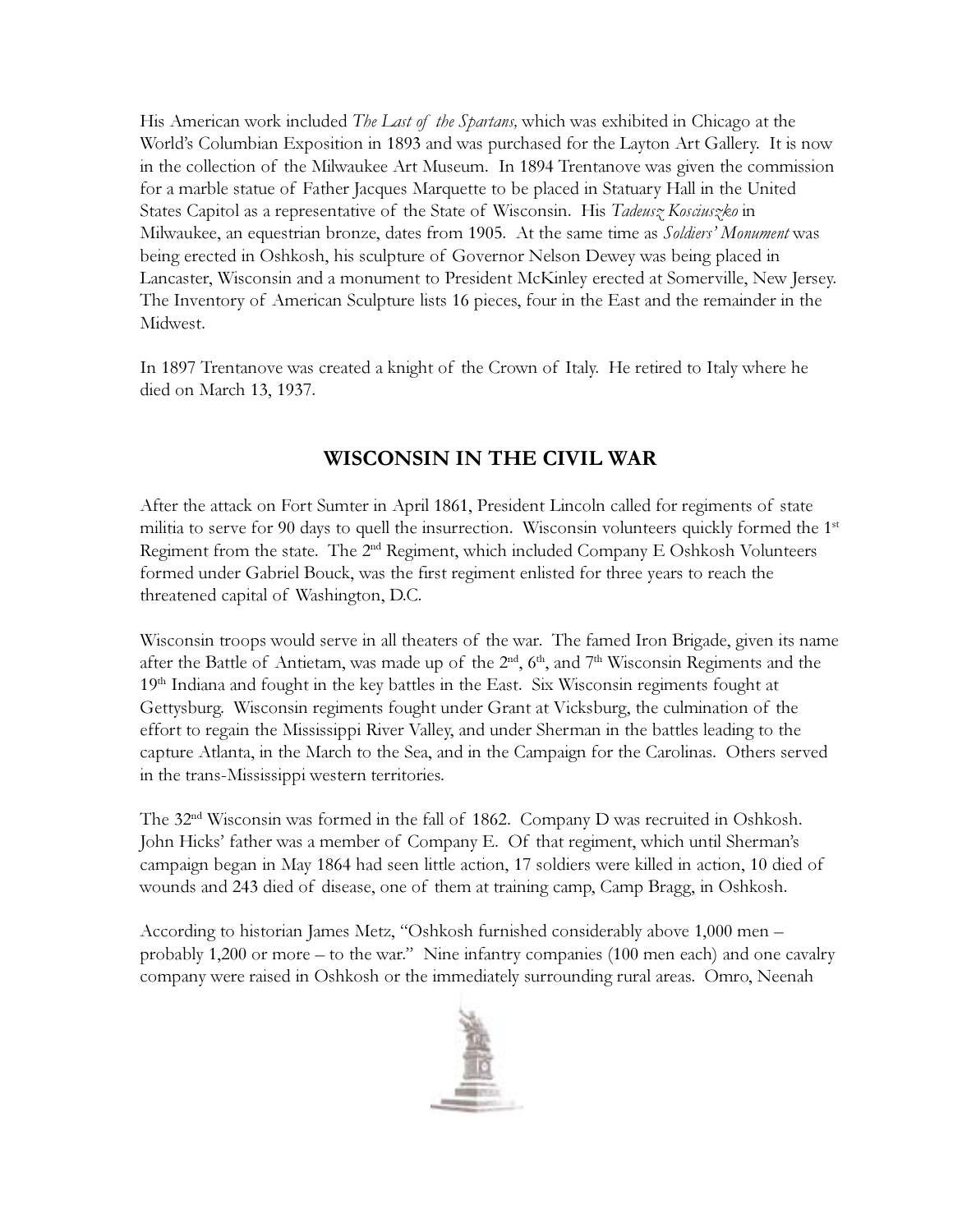and Menasha raised their own companies. 35 out of 52 Wisconsin infantry regiments contained some Oshkosh soldiers. Those companies suffered their share of casualties.

With approximately 800,000 residents in 1860, Wisconsin furnished an estimated 80,600 enlistees during the course of the war. More than 11,000 men died from wounds or disease or were reported missing in action. Another 15,000 men were discharged for disabilities incurred in the service. The war would end in April 1865 with Sherman's troops in Goldsboro, North Carolina and Grant accepting the surrender of Lee's army at Appomattox Court House, Virginia.

#### THE SCULPTURE

"Three soldier figures are portrayed on rugged ground (in the form of a common bronze base). The central figure is an officer with sword pointing upward and looking over his left shoulder as if leading troops into battle. The private (proper right) is in crouching posture with rifle and bayonet projecting forward. The bugler (proper left), with left knee down, is aiming the pistol in his right hand with the bugle in his left hand at the rear. 'They are posed to represent a thrilling episode of battle, to wit, an advance on the position of the enemy with the participants about to engage in a hand-to-hand struggle.' (Daily Northwestern July 8, 1907)

"On the sides of the granite pedestal are bronze laurel wreaths with ribbons which surround names (inscribed in granite) of battles in which Wisconsin troops participated…. On the east side of the pedestal, to the rear, just below the bronze base is inscribed 'G. Trentanove, Florence, Italy'."

From "Condition Assessment" by Venus Bronze Works, Inc. Center for Conservation, 1998.

The medium is cast bronze executed by the Galli Brothers foundry in Florence, Italy. The bronze group has approximate dimensions 12' high, 8'6" deep and 6'8" wide over a bronze base 10' high, 4'8" deep and 4'4" wide. The weight was approximately four tons before the removal of sand from the interior during conservation. The Daily Northwestern of May 11, 1907 reported the monument was too large to pass through the railroad tunnels of Italy. Scheduled to come with its granite pedestal, the bronze's shipping had been delayed until it could be moved overland from Florence to Leghorn. It arrived in New York May 23 and was shipped on to Milwaukee.

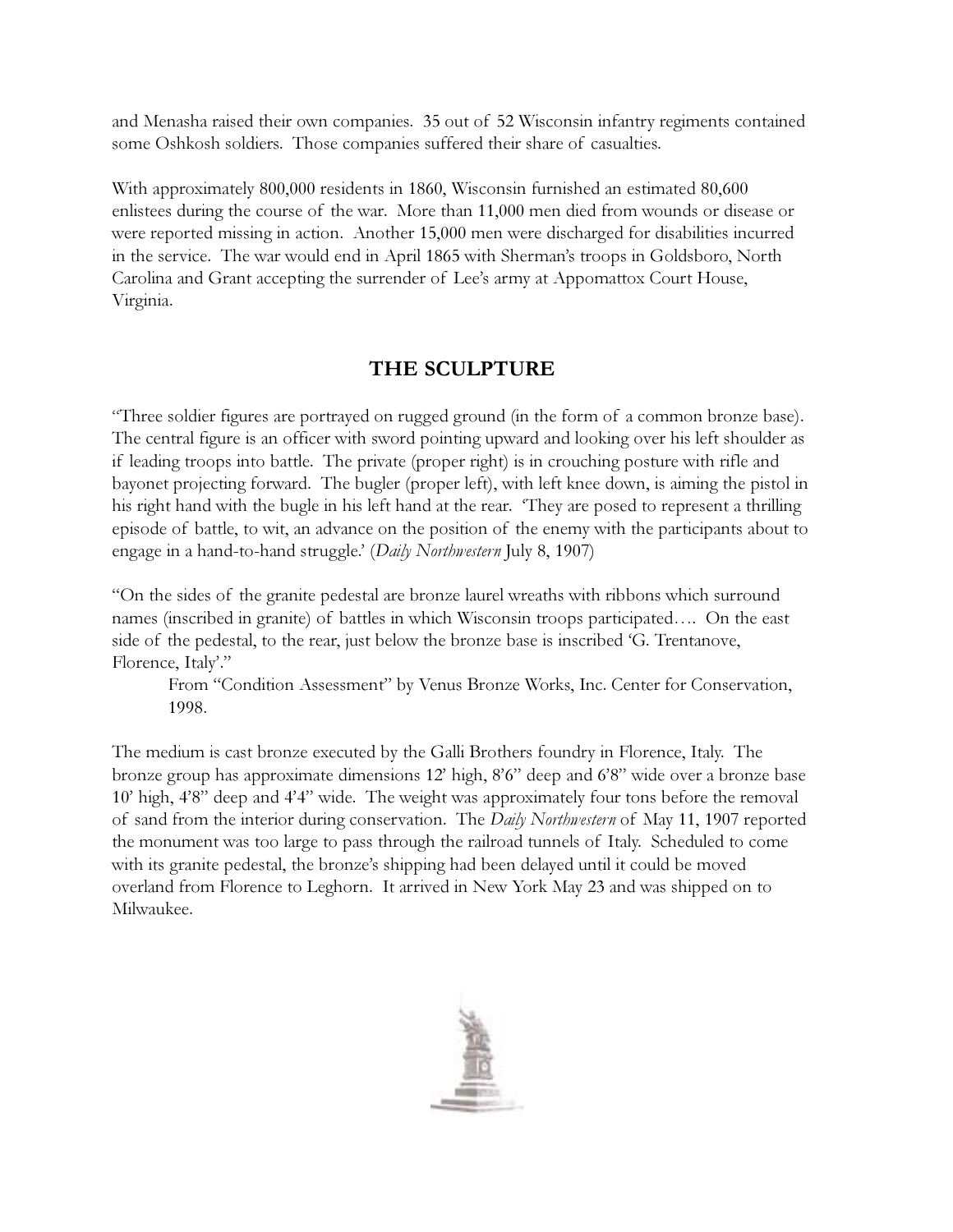On May 10, 1907 excavation for the Hicks' monument was underway in Opera House Square. The foundation is 16 feet by 16 feet 4 inches and about 7 feet in thickness. The concrete base was finished May 24, 1907.

The pedestal of granite blocks was shipped from Italy in twenty cases. Trentanove had selected rose granite from Baveno Lake of Garda, Italy. At its base the pedestal is 17' deep by 16'4" wide with a height of 15'4". The bronze wreaths attached to the pedestal are 3'4" high by 4'0" wide. The contract for setting up the monument was held by Mr. H. F. Wenrich of Oshkosh.

The cornerstone was laid on June 6, 1907 in a ceremony that was part of the state encampment of the Grand Army of the Republic at Oshkosh.

Inventory of American Sculpture Reference Number 71500374.

### THE DEDICATION

Dedication of the monument took place on July 8, 1907 with Minister Hicks, newly returned from Chile, in attendance. The honor of unveiling the monument was given to Mrs. John Hume, the daughter of the late Lt. Col. John W. Scott, killed at Chancellorsville, after whom one of the Oshkosh GAR posts was named. Patriotic music was performed by the Arion Band and military honors provided by Companies B and F, Second Regiment, Wisconsin National Guard.

After the brief outdoor ceremony, the proceedings moved into the adjacent Grand Opera House. The flag-bedecked stage and boxes accommodated dignitaries and honored guests including Minister Hicks, members of his family, Chevalier and Mrs. Gaetano Trentanove, Mr. and Mrs. Arminio Conte of the Italian consulate, members of the monument committee and their wives, the Common Council, officers of the Oshkosh Yacht Club, and the speakers.

The audience included members of the John W. Scott and Phil Sheridan GAR posts; Nelson A. Miles Camp No. 1, Spanish American War Veterans; Nathan Paine Camp, Sons of Veterans; the Deutscher Krieger Verein von Oshkosh; John W. Scott Post, Woman's Relief Corps; and Oshkosh Chapter, Daughters of the American Revolution.

"Exercises inside the Opera House opened with an invocation by Rev. John W. Greenwood, rector of Trinity Episcopal Church. Judge G. W. Burnell acted as master of ceremonies. The presentation speech was delivered by J. H. Jenkins of the monument committee, and Minister John Hicks formally presented the monument to the city. Mayor Banderob accepted the gift on

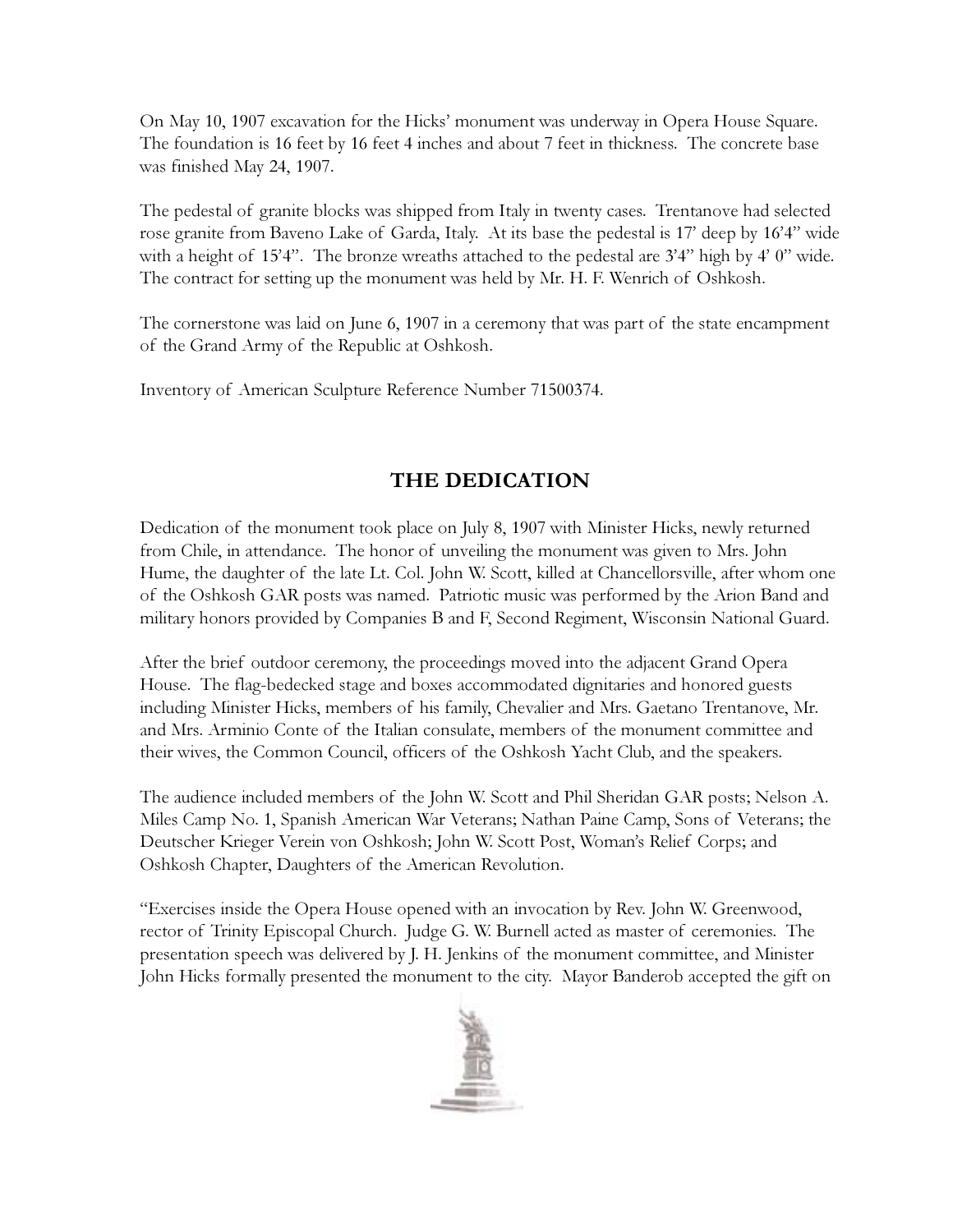the part of the city. Lt. Gen. Arthur MacArthur, ranking officer of the US Army, gave a short talk. The song, "Red, White and Blue" was then sung by a chorus of girls from the high school, led by W. H. Babcock. Bishop Samuel Fallows of Chicago [Reformed Episcopal Church] then delivered the address of the day. Then followed the anthem, "America" by the choir and the audience, and the benediction by Rev. Edward H. Smith, pastor of the First Congregational church, and chaplain of the Second Regiment, Wisconsin National Guard." Daily Northwestern July 8, 1907.

#### CONSERVATION PROJECT

Hicks did not consider himself an orator. When prevailed on to speak about the monument by the audience, his comments were brief. The *Daily Northwestern* of July 9 reported his remarks. "….No city has finer men and women. Other countries have their great men, men of education - of the better class they call them - men who are acknowledged to possess a degree of greatness, but it is the ordinary everyday American citizen who lives here that makes this the great place, and the great country…As to the monument, I doubt if we realize what it means. I say frankly that I did not fully realize what it means…Did you ever stop to consider what it means? Buildings may be destroyed. The city hall or High school may burn and the cornerstone may be removed, but that monument may stand there for no one knows how long…."

Buildings *were* destroyed. The Athearn Hotel, facing the square and decorated for the festivities, was demolished in 1964. The Grand Opera House declined, but was restored in the 1980s. Soldiers' Monument lost its prominence as streets were altered. And the monument itself did not age gracefully.

A local group was formed under the Save Outdoor Sculpture program of the Wisconsin Arts Board and the National Institute for the Conservation of Cultural Property (NIC) in the mid-1990s. After a preliminary survey of Oshkosh monuments, the group encouraged the Library Board, as trustees of the Hicks Fund, to undertake conservation work.

In the spring of 1997 the library solicited proposals from firms skilled in assessment and treatment of outdoor bronze sculpture to do a detailed assessment and propose treatment plans for the monuments. Work was to be conducted in accordance with the *Code of Ethics* and Standards of Practice of the American Institute for Conservation of Historic and Artistic Works. Venus Bronze Works, Inc. of Detroit, Michigan, which had done similar work for the Wisconsin State Capitol and in many cities in the Midwest, was awarded the contract.

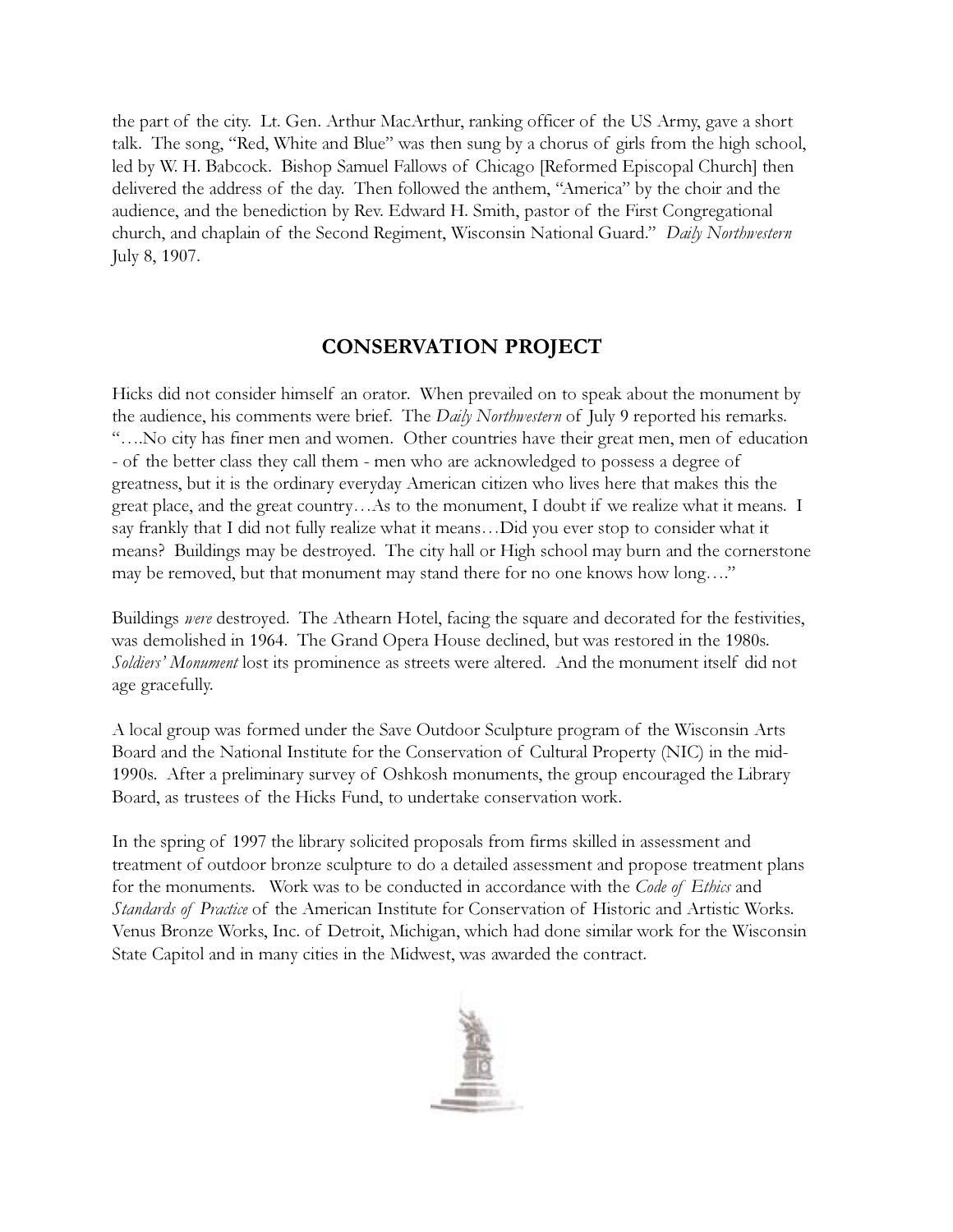Their assessment found *Soldiers' Monument* to be in the worst condition of all of the Hicks monuments. It was essentially coming apart at the seams, perhaps due to the sculptor's vision exceeding the technical skill of the foundry he used. "The *Soldiers' Monument* is in very poor and deteriorating condition, due largely to the poor quality of the castings and fabrication, but also due to weathering over 90 years. Holes, separation, cracks, thin castings, porosity, failing lead plugs, retained investment and sand fill materials, and rusting iron have contributed to a dynamic situation which has caused the relatively rapid deterioration.….. A large crack on the bugler's arm revealed rust which is probably indicative of 'oxide jacking' as the cause of the crack. An impinging iron member has rusted, occupying more space than the original iron, causing expansive stress and cracking the bronze." It also appeared that the figures were becoming detached from the bronze base.

The conservation treatment of the Hicks monuments began with the Library Lions in 1998 and continued with the school busts and Washington statue. Soldiers' Monument was to be the largest, most complicated and most expensive of the projects. It was deferred until funds could be found to supplement the Hicks Trust Fund.

In 2000 the Oshkosh Public Library received a grant of \$15,000 toward the conservation of the Soldiers' Monument. The Conservation Treatment Award was granted by Save Outdoor Sculpture! (SOS!), a national program to heighten awareness of public sculpture.

This award was made possible with generous support from Target Stores and the National Endowment for the Arts. First Lady Hillary Rodham Clinton announced the program in July 1998 as part of the White House Millennium Council's Save America's Treasures. Save Outdoor Sculpture! Conservation Treatment Awards were to help cover the costs of conserving public sculptures in communities across the country.

"This remarkable effort will help monuments stand proudly and fully preserved for the new century," Clinton said. "It is an example of how we can rededicate ourselves to preserving what is best about America. It is up to all of us to preserve our heritage."

According to the Spring 2001 issue of *SOS! Update*, 123 awards totaling \$1.2 million were made from 349 applications. At least one award was made in each state plus the District of Columbia. Soldiers' Monument (1907) in Oshkosh and The Victorious Charge by John S. Conway (1898) in Milwaukee received grants for Wisconsin.

SOS! is a joint project of Heritage Preservation and Smithsonian American Art Museum. Additional information is available on the SOS! Web page at www.heritagepreservation.org.

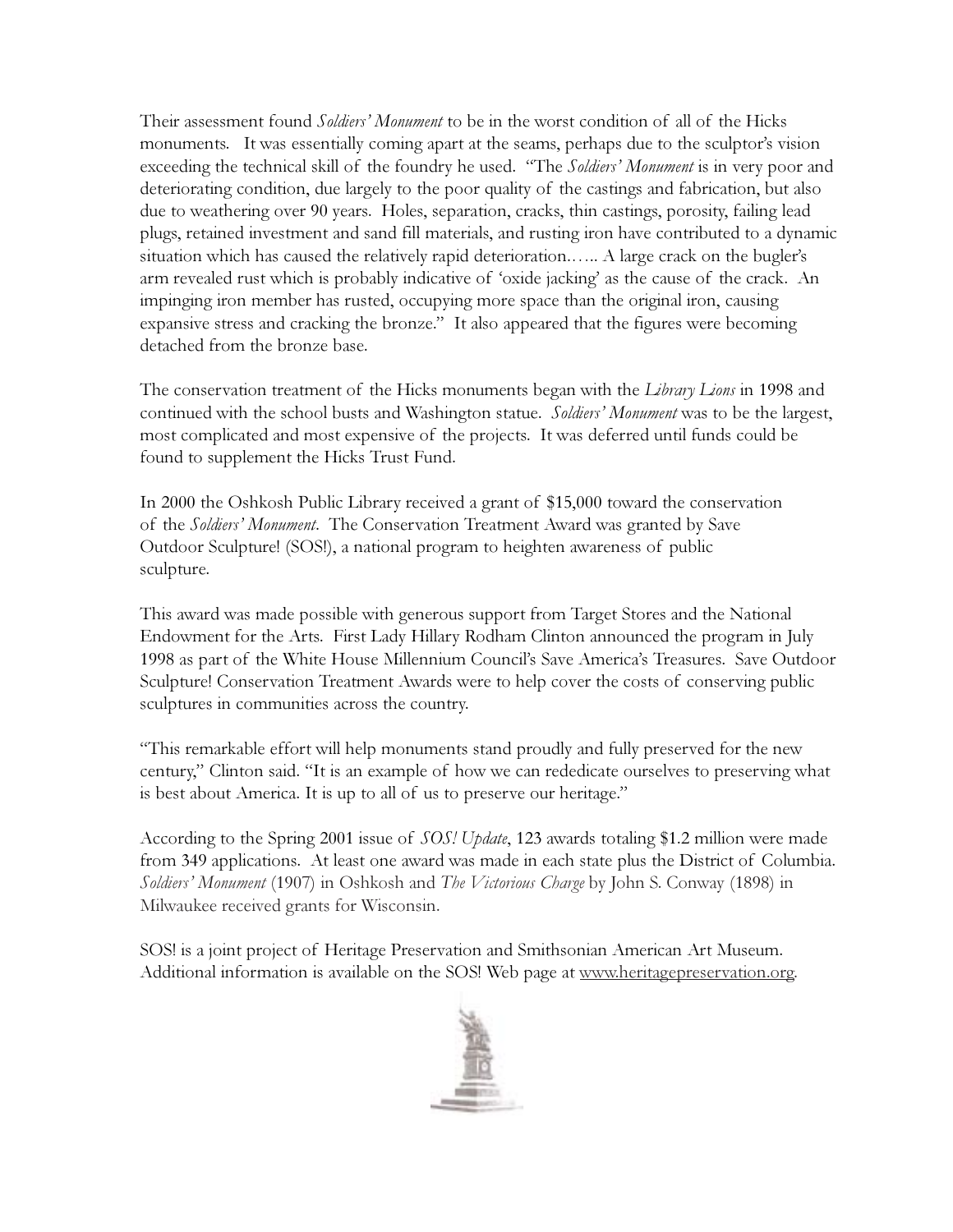Matching funds for the \$60,000 project were provided by the Hicks Trust Fund and from community donors. A \$5,000 gift came from the Ameritech Wisconsin Chapter #4, Telephone Pioneers of America.

The bronze figures and wreaths were removed on November 29, 2000 for extensive treatment at Venus Bronze Works, Inc.'s facility in Detroit, Michigan. C.R. Meyer of Oshkosh did the rigging and removal work.

During treatment forty-five five-gallon buckets of wet sand were removed from the interior, the deteriorated non-functional iron armature was removed, and the interior cleaned. Various damaged pieces were removed, repaired with bronze replacing iron pins and plugs, and reattached. The surface was cleaned, with bare and ground welded areas patinated resulting in a "marbleized" green-black patina. The statue was then waxed for protection. It was reinstalled December 11, 2001.

The engraving on the pedestal had become illegible. The decision was made to take a rubbing of the lettering, remove the granite, shave the faces leaving unpolished areas for the inscriptions and re-engrave the inscriptions. The work was performed by G. Reinke Monuments of Oshkosh.

Although the projects were developed independently, the conservation of *Soldiers' Monument* happily coincided with a downtown revitalization project. At the time of the grant application in 1999 a chain drug store in an adjacent building had just closed and the City was beginning a downtown planning process. That led to the purchase and demolition of the vacant 1960s building to create a civic space in the heart of the downtown completed in September 2002. The small, triangular site of *Soldiers' Monument* has been incorporated in a full-block urban park, Opera House Square, the name revived from 1900. The monument is now a prominent feature of the site, visible from Main Street.

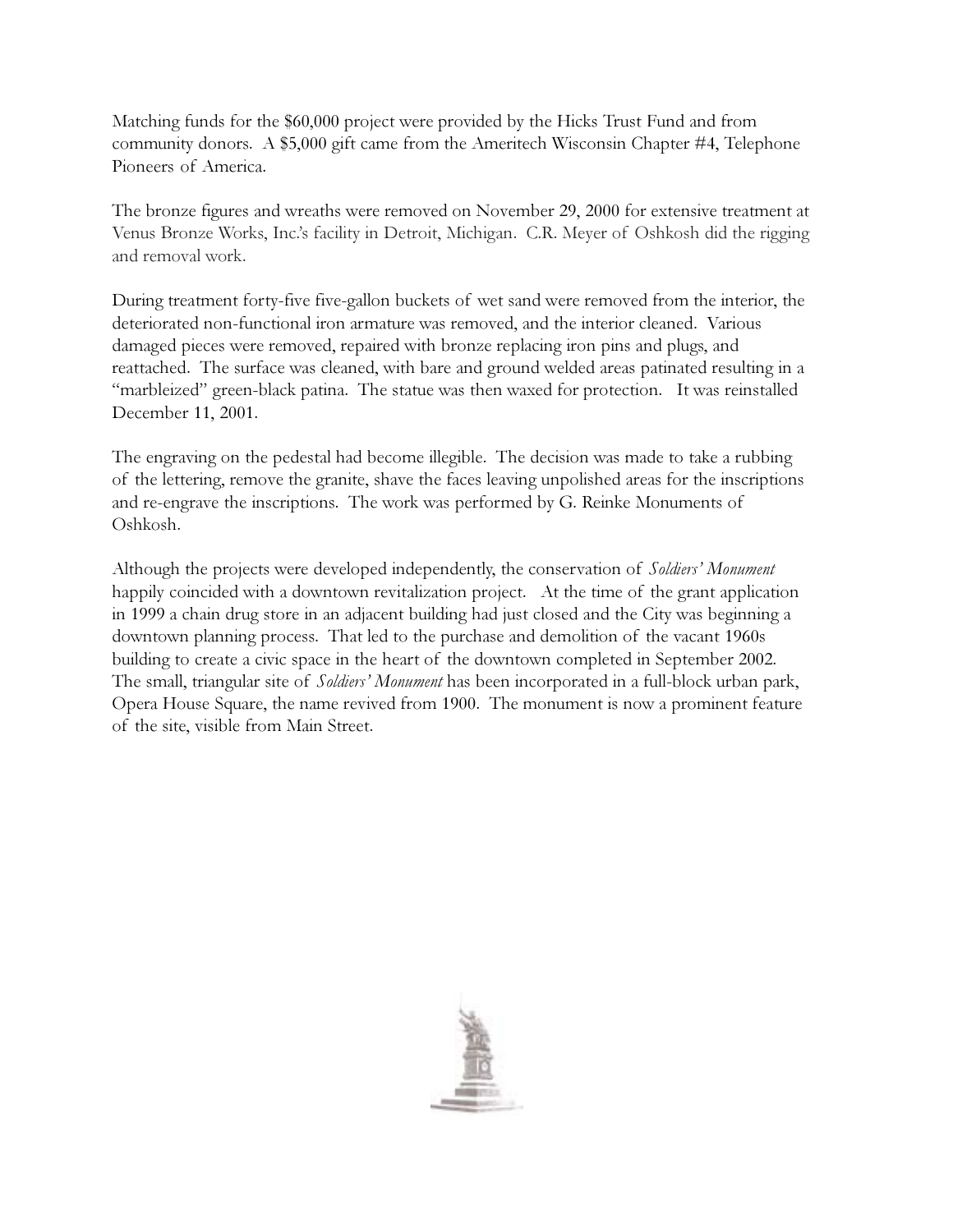#### THE HICKS COLLECTION

Marble bust of Benjamin Franklin by Preston Powers, 1902. Formerly at Oshkosh Public Library, now at Oshkosh Public Museum.

Marble bust of George Washington by Hiram Powers, 1902. Oshkosh Public Library

Bronze Soldiers' Monument by Gaetano Trentanove, 1907. Monument Square. Bust of Senator Matt Carpenter by Gaetano Trentanove, 1909. Location unknown.

Bust of James G. Blaine by Gaetano Trentanove, 1909. Location unknown.

Bronze bust of Theodore Roosevelt by James Earl Fraser, 1910. Formerly at Oshkosh Public Library, now at Oshkosh Public Museum.

Bronze bust of Abraham Lincoln by Adolph Weinman, 1909. In front of Lincoln School.

Bronze statue of Chief Oshkosh by Gaetano Trentanove, 1911. Menominee Park

Bronze statue of George Washington after Jean Antoine Houdon, 1911. New York Avenue at Hazel Street and Menominee Drive.

Bronze bust of George Washington by Thomas Crawford, 1911. In front of Washington School.

Bronze bust of Benjamin Franklin after Houdon, 1911. In front of Franklin School.

Bronze bust of Thomas Jefferson by an unknown sculptor, 1911. In front of Jefferson School.

Bronze lions by Gaetano Trentanove, 1912. In front of Oshkosh Public Library.

Bronze statue of Carl Schurz by Karl Theodore Francis Bitter, 1914. East end of Washington Avenue.

Bronze bust of Longfellow by Thomas Brock, 1915. Formerly at Longfellow School, demolished. Now at Oshkosh Public Library.

White marble bust of Benjamin Franklin by an unknown sculptor. Date unknown. In the building of the Daily Northwestern from at least 1919 until 1999. Given to the Oshkosh Public Library in 1998 as part of the Hicks collection. Now at Oshkosh Public Library.

Bronze dragons. Unknown sculptor. Purchased by John Hicks in Hong Kong, March 1911. Believed to be 400-500 years old at that time. Located in the Carthage Building in 1919. Formerly in the Oshkosh Northwestern building. Donated to Oshkosh Public Library in 1998 as part of the Hicks collection.